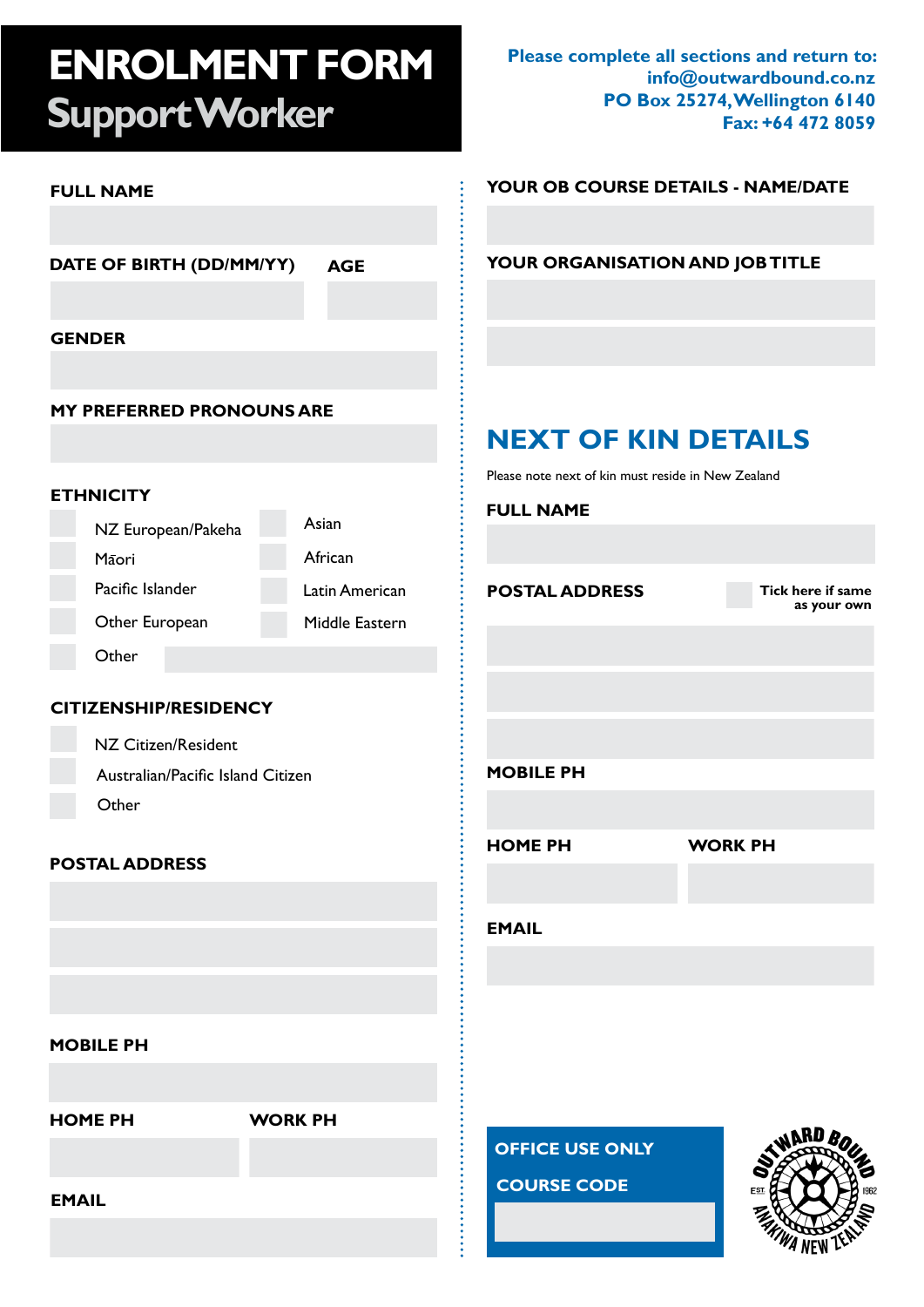## **PERSONAL DETAILS**

### **DIETARY REQUIREMENTS**

| <b>None</b>          | Dairy free         |
|----------------------|--------------------|
| Vegetarian exclusive | Vegan              |
| Food intolerance     | Cultural/religious |
| Gluten free          | Food allergy       |
| Coeliac              | $O$ ther           |

### **Provide details e.g. food type, severity, last reaction**



# **CRIMINAL**

**go smokefree at Outward Bound?** 

**Do you have any charges pending, convictions, or have you ever had any involvement with Youth Court?** 

Yes

No

```
Yes
No
```
**If yes, provide details of convictions, charges, sentences and dates**

### **MEDICAL**



**PLEASE NOTE:** you are required to complete an Outward Bound NZ Medical Form with your GP. Confirmation of your acceptance is subject to approval from both your doctor and Outward Bound.

Outward Bound will reimburse you the cost of completing this form with your GP. Please send us your receipt and bank account details along with your completed enrolment form.

### **POLICE VETTING FORM**

Please complete and return the police vetting form we sent you along with this enrolment form.

Complete and attached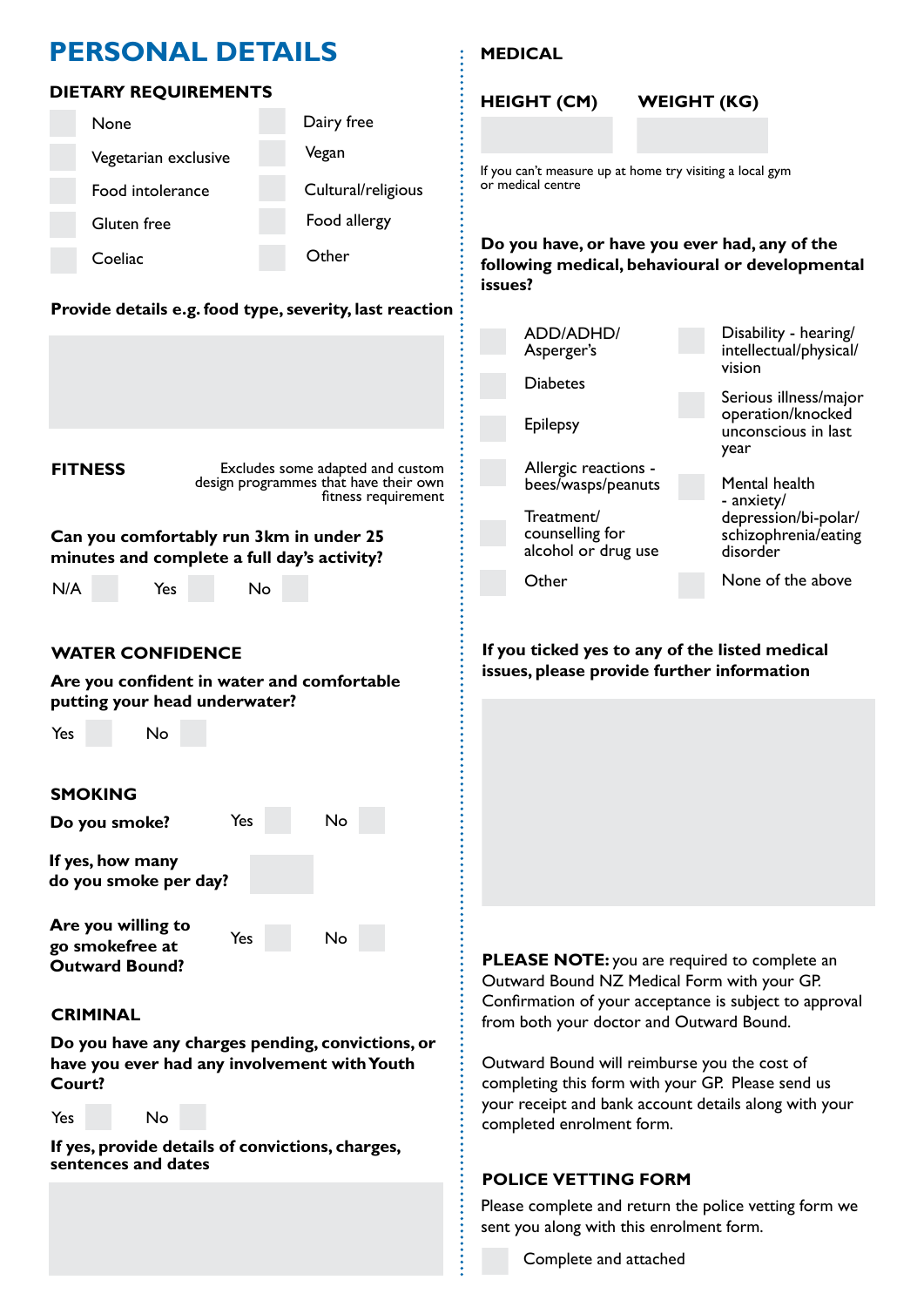# **SUPPORTING INFORMATION**

#### **If this is your first time supporting an Outward Bound course, please submit the following;**

- A short description of why you want to support people who have a disability to experience Outward Bound tell us any experience, skills or attributes relevant to the support worker role (see support worker role description).
- A written reference (letter or email) from a manager, colleague, coach, tutor, or similar who can comment on your experience, skills or attributes relevant to the support worker role.

**A short description of why you want to support people who have a disability to experience Outward Bound:**